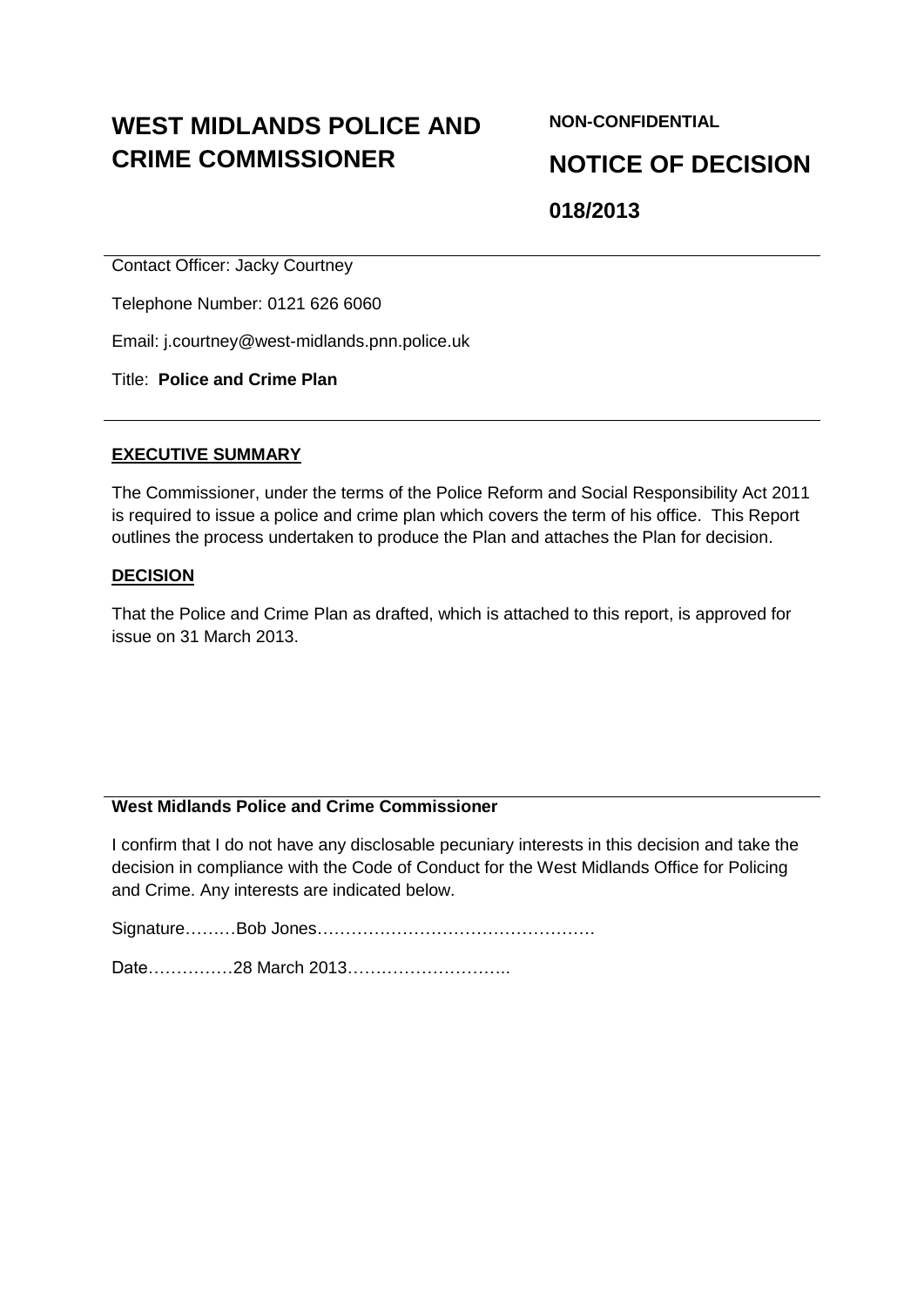# **NON - CONFIDENTIAL FACTS AND ADVICE TO THE POLICE AND CRIME COMMISSIONER**

## **INTRODUCTION AND BACKGROUND**

- 1. The Police Reform and Social Responsibility Act 2011 requires the Commissioner to issue a police and crime plan within the financial year in which the election for police and crime commissioners is held i.e. 31 March 2013. The Plan covers the term of office of the Commissioner, although it is possible to vary the Plan.
- 2. The Commissioner intends to review the Plan each year to ensure that it benefits from the work of partners and other stakeholders to ensure that the Plan's milestones and deliverables meet the ongoing needs of the public that live and work in the West Midlands. This approach will ensure that the Plan captures the voice of the public in how it is set and develops. The Commissioner believes that it is vital that the Plan enables effective local working and builds upon the strong sense of civic identify in each of the seven local authority areas and their neighbourhoods. For this reason the Plan will has West Midland's wide outcomes and measures but is built upon local policing and crime plans for each of the areas. The establishment of local police and crime boards, a manifesto commitment by the Commissioner, will enable the public to shape police and crime priorities.
- 3. Local Policing and Crime Plans have been developed by the Force for use in 2013-14. During the next year such plans will be developed and owned by the local policing and crime boards being established in each of the local authority areas. These local plans will be critical to any review of the Plan in future years. The local policing and crime plans will be owned locally and therefore are not required to be formally approved by the Commissioner.
- 4. The plan covers a range of factors. These are the:
	- manifesto commitments of the Police and Crime Commissioner
	- The assessment conducted by the Chief Constable which identifies the Force's strategic policing priorities, based upon knowledge held by the Force
	- strategic assessments of community safety needs carried out by the community  $\bullet$ safety partnerships in Birmingham, Coventry, Dudley, Sandwell, Solihull, Walsall and Wolverhampton
	- Strategic Policing Requirement which identifies national requirements set out by the  $\bullet$ Home Secretary to which both the Chief Constable and the Police and Crime Commissioner must have regard
	- medium term financial prospects for the revenue and capital funding for West Midlands Police
	- the views of local people, including victims of crime, making use of the work done by West Midlands Police Authority, public engagement during the Commissioner's election campaign and subsequent public engagement through the social media and a series of summits targeted at victims, business, young people, partners and trust and confidence issues
- 5. Making use of all the information available the plan sets objectives across the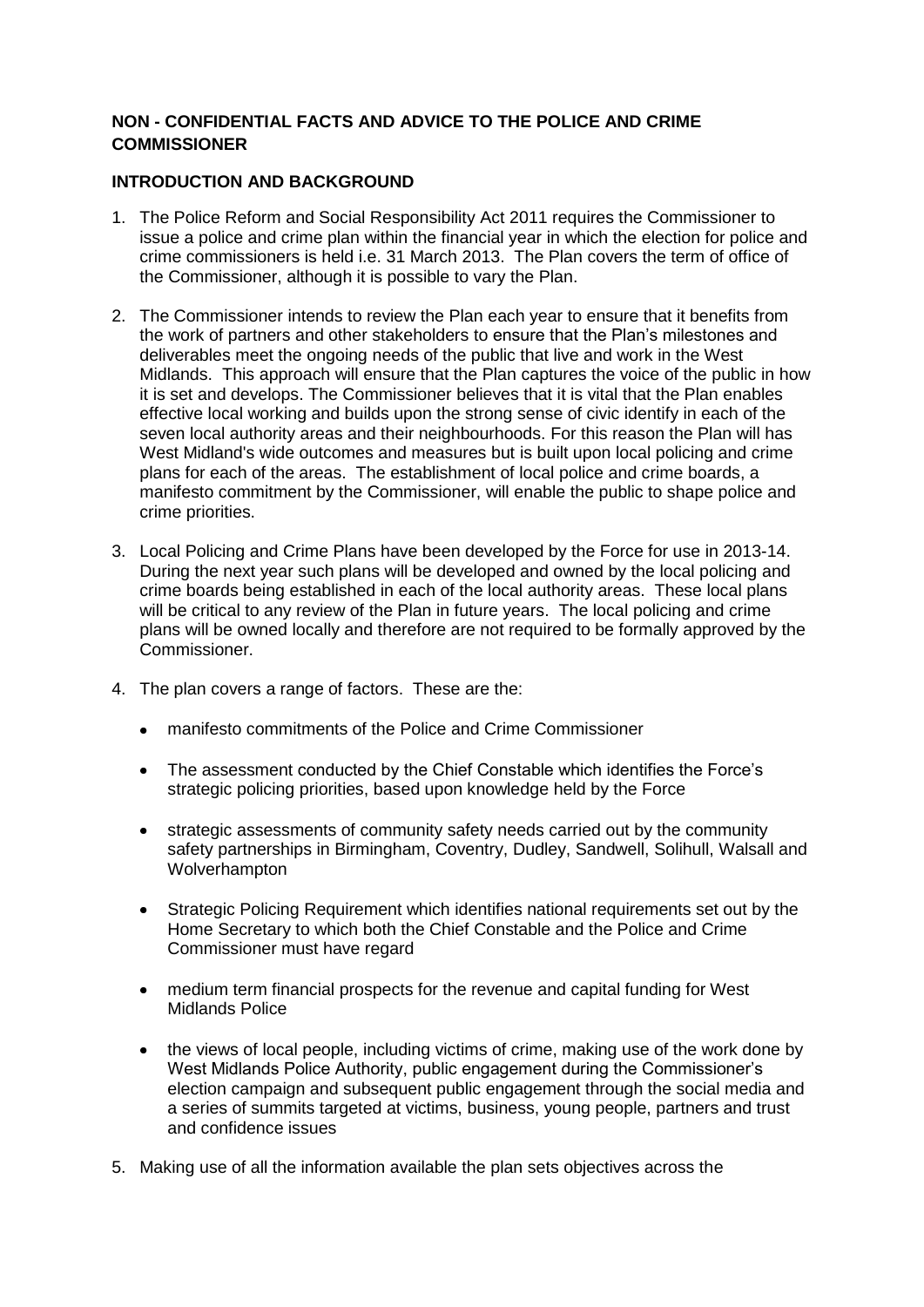Commissioner's term of office. It will be refreshed each year to ensure it matches the public need and operational issues identified by the police and partners. The plan has West Midland's wide outcomes and measures but will be built upon local plans for each of the local authorities within the Force area. In the future this will include the work carried out through local policing and crime boards, which was manifesto commitment of the Commissioner.

- 6. Prior to being finalised the plan has been reviewed and commented on by the West Midlands Police and Crime Panel. This is the body established under the Police Reform and Social Responsibility Act 2011 with a statutory role to support and review the work of the Commissioner. The Panel comprises twelve local councillors from across the seven local authorities together with two independent members. The Commissioner has given regard to the Panel's comments on the Plan.
- 7. The plan sets out the detailed activities that will be undertaken by the Force, together with the milestones they are expected to achieve. This activity is intended to achieve the Commissioner's vision that all that work and live in the West Midlands will have 'Pride in our Police'. Progress towards ownership of the service by those to whom it is delivered will be supported by five police and crime objectives:
	- Improving public confidence in policing  $\bullet$
	- $\bullet$ Creating stronger partnerships
	- $\bullet$ Developing greater local identity across the West Midlands
	- Demonstrating the Force's commitment to social responsibility  $\bullet$
	- Delivering better value for money
- 8. The second aspect of the 'Pride in our Police' vision is to recognise the importance of improved delivery of policing services. This ambition will also be underpinned by five further objectives:
	- $\bullet$ Reducing crime and offending
	- $\bullet$ Better protecting people from harm
	- Improving the service the public receive from the police  $\bullet$
	- $\bullet$ Supporting stronger communities
	- Ensuring a more effective contribution to national policing
- 9. The Commissioner and the Chief Constable believe that the Plan should also reflect the development of the Force. Therefore the Plan reflects this together with the necessary operational focus and the resources required to support operational policing. This includes the key work conducted by the Force with partners across the West Midlands
- 10. As the largest force outside of London, West Midlands Police contributes heavily to the safety of the whole country not just the West Midlands. The Force provides national counter terrorism capability and a large proportion of operational assets that support UK policing at times of need. The Commissioner is required to have regard to the Strategic Policing Requirement (SPR) which is issued by the Home Secretary and sets out her view of the national threats that the police must address. In addition to counter-terrorism